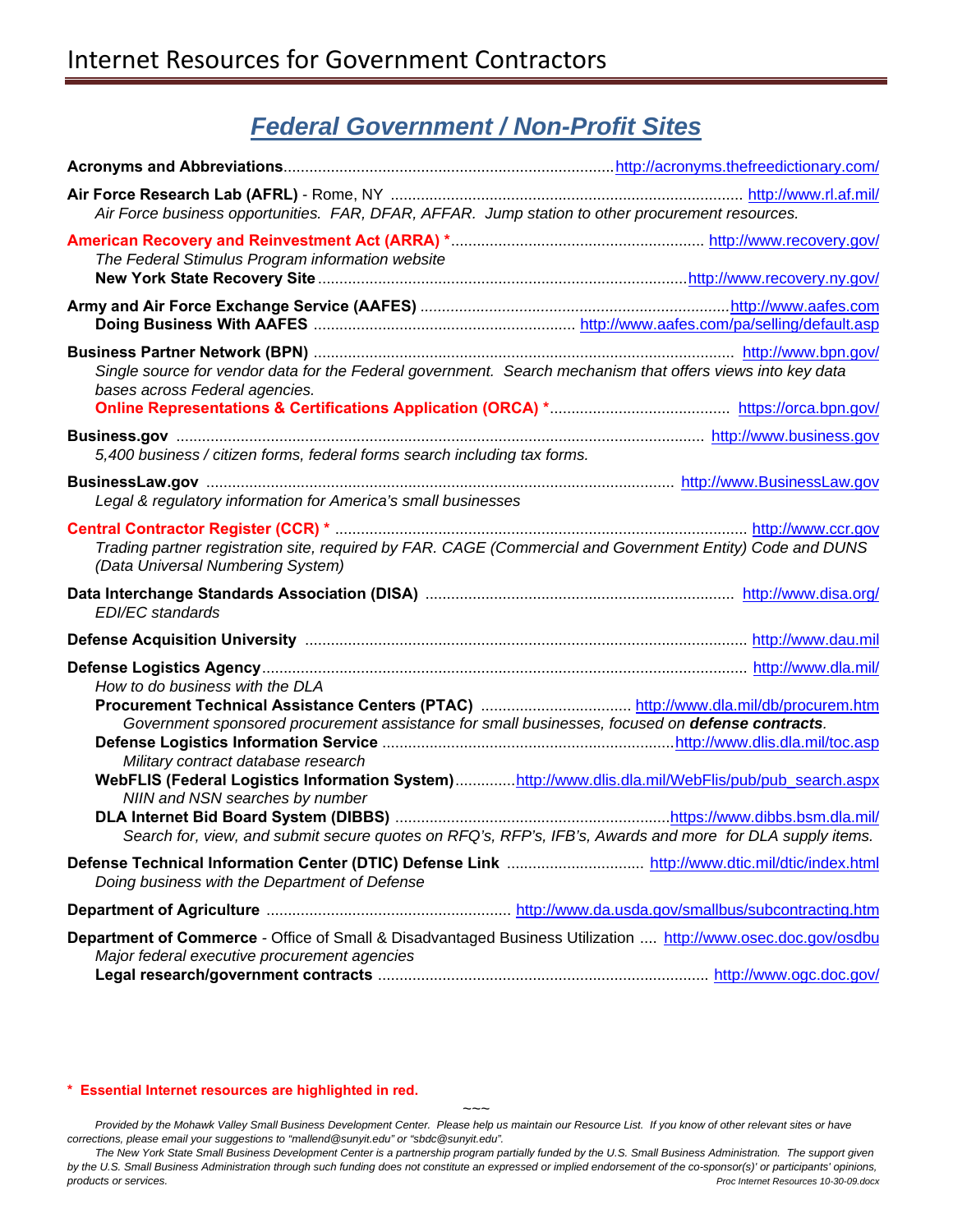### Internet Resources for Government Contractors

| Vendors wishing to market their products to the DoD can create an online "store" in this electronic mall for                          |  |
|---------------------------------------------------------------------------------------------------------------------------------------|--|
| government buyers to browse.                                                                                                          |  |
|                                                                                                                                       |  |
| Defense acquisition, technology, logistics, training in acquisition and electronic commerce.                                          |  |
| DFAR / FAR                                                                                                                            |  |
|                                                                                                                                       |  |
|                                                                                                                                       |  |
| e-Center for DoE business opportunities                                                                                               |  |
|                                                                                                                                       |  |
|                                                                                                                                       |  |
| Department of the Interior Office of Small Disadvantaged Business Utilization . http://www.doi.gov/osdbu/index.html                   |  |
| Department of Transportation OSDBU  http://osdbuweb.dot.gov/Procurement/ProcurementAssistance.cfm                                     |  |
|                                                                                                                                       |  |
|                                                                                                                                       |  |
| Credit rating firm that sponsors the "Data Universal Numbering System". The number is also required to register                       |  |
| with the Central Contractor Register (CCR). Apply on-line.                                                                            |  |
|                                                                                                                                       |  |
| e-CFR  http://ecfr.gpoaccess.gov/cgi/t/text/text-idx?sid=07641dcb1bd105b619412f8c40ba6dc0&c=ecfr&tpl=/ecfrbrowse/Title48/48tab 02.tpl |  |
| Electronic Code of Federal Regulations (e-CFR), Title 48 - FAR                                                                        |  |
|                                                                                                                                       |  |
|                                                                                                                                       |  |
| Government prime contractors and subcontractors submit subcontracting reports, Individual Subcontracting                              |  |
| Reports (ISR) and Summary Subcontracting Reports (SSR) via the eSRS website.                                                          |  |
|                                                                                                                                       |  |
|                                                                                                                                       |  |
|                                                                                                                                       |  |
| Integrated Acquisition Environment - Regulations, systems, resources, opportunities, and training.                                    |  |
|                                                                                                                                       |  |
| Agency Forecasts of Procurement Contracts  http://acquisition.gov/comp/procurement_forecasts/index.html                               |  |
|                                                                                                                                       |  |
|                                                                                                                                       |  |
| Search bid listings of federal government contracts (formerly Commerce Business Daily)                                                |  |
|                                                                                                                                       |  |
| Hyperlinks to the home pages of 23 major agencies.                                                                                    |  |
|                                                                                                                                       |  |
| Submit questions/receive answers about Recovery Act, FBO.gov and CCR.gov                                                              |  |

#### **\* Essential Internet resources are highlighted in red.**

*~~~ Provided by the Mohawk Valley Small Business Development Center. Please help us maintain our Resource List. If you know of other relevant sites or have corrections, please email your suggestions to "mallend@sunyit.edu" or "sbdc@sunyit.edu".* 

*The New York State Small Business Development Center is a partnership program partially funded by the U.S. Small Business Administration. The support given by the U.S. Small Business Administration through such funding does not constitute an expressed or implied endorsement of the co-sponsor(s)' or participants' opinions, products or services. Proc Internet Resources 10-30-09.docx*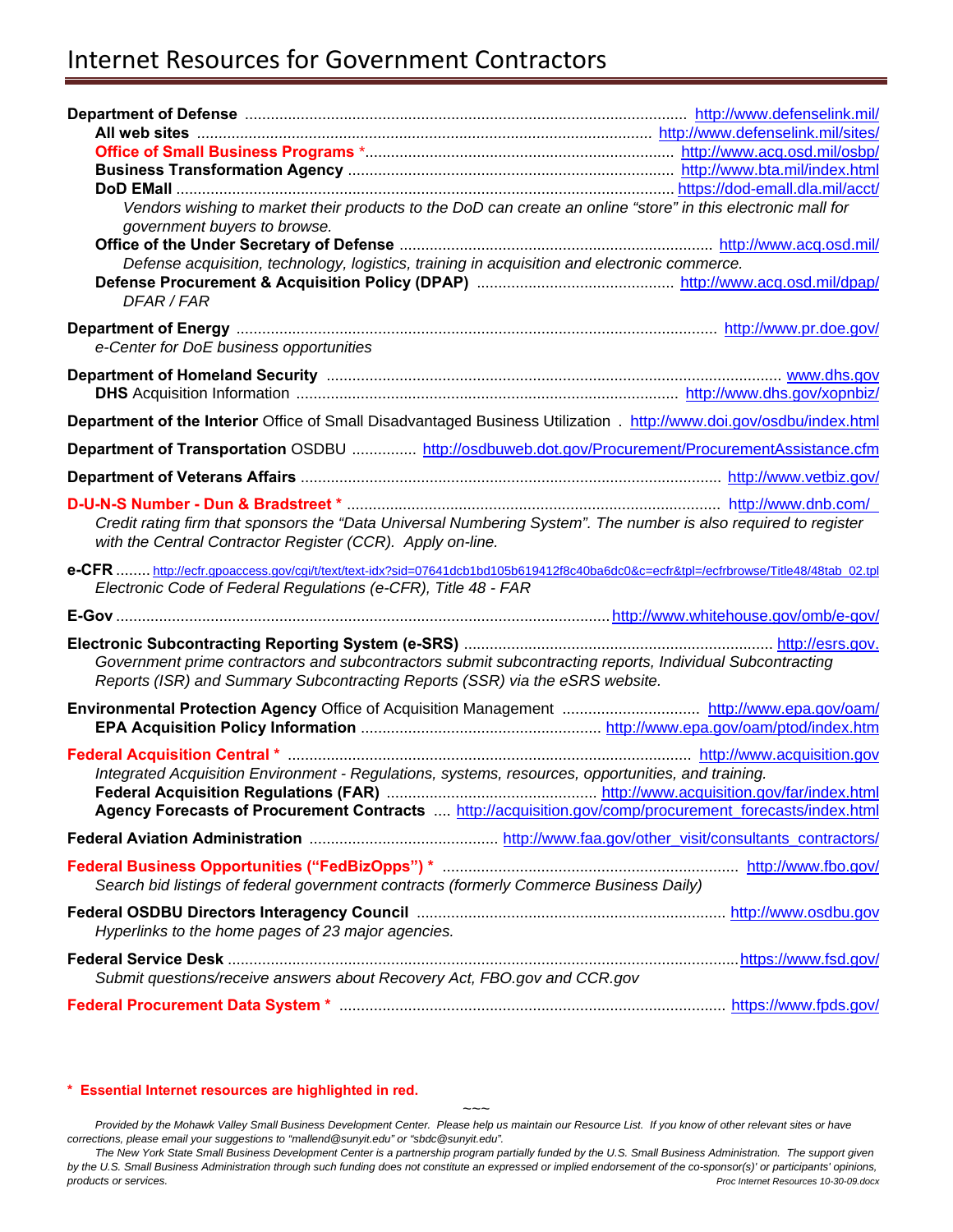# Internet Resources for Government Contractors

|                                                                                                                                                                | Sponsored by the National Technical Information Service (NTIS) to provide a one-stop location for public access to<br>US Government information. A Comprehensive Indexing of Government Resources on the Internet.                                                                                                                                                                                                                 |
|----------------------------------------------------------------------------------------------------------------------------------------------------------------|------------------------------------------------------------------------------------------------------------------------------------------------------------------------------------------------------------------------------------------------------------------------------------------------------------------------------------------------------------------------------------------------------------------------------------|
|                                                                                                                                                                |                                                                                                                                                                                                                                                                                                                                                                                                                                    |
|                                                                                                                                                                |                                                                                                                                                                                                                                                                                                                                                                                                                                    |
| across a spectrum of acquisition and logistics issues free of any commercial interest.                                                                         | A private nonprofit organization to provide senior National Security and other Government officials with advice                                                                                                                                                                                                                                                                                                                    |
| Assistance for small business in many areas including Federal and NYS procurement.                                                                             | Mohawk Valley Small Business Development Center * Utica, Rome, NY  http://www.sbdc.sunyit.edu/                                                                                                                                                                                                                                                                                                                                     |
| Comprehensive list of hyperlinks to Federal agencies procurement sites.                                                                                        | NASA Links Page - Federal Acquisition Jumpstation * http://prod.nais.nasa.gov/pub/fedproc/home.html                                                                                                                                                                                                                                                                                                                                |
| <b>Small Business Resource Center</b>                                                                                                                          |                                                                                                                                                                                                                                                                                                                                                                                                                                    |
|                                                                                                                                                                | National Institutes of Health (NIH) material contract the entries and the entries http://epic.od.nih.gov/index.asp                                                                                                                                                                                                                                                                                                                 |
|                                                                                                                                                                |                                                                                                                                                                                                                                                                                                                                                                                                                                    |
| US Census Bureau business classification code searches and manual.                                                                                             | North American Industry Classification System (NAICS)  http://www.census.gov/epcd/www/naics.html                                                                                                                                                                                                                                                                                                                                   |
|                                                                                                                                                                |                                                                                                                                                                                                                                                                                                                                                                                                                                    |
|                                                                                                                                                                | Government Procurement Resources *  http://www.nyssbdc.org/services/procurement/procurement.html<br>Mohawk Valley Small Business Development Center Utica, Rome, NY  http://www.sbdc.sunyit.edu/                                                                                                                                                                                                                                   |
| Assistance for small business in many areas including Federal and NYS procurement.<br>Hubzones, 8(a) Program, Minority / Women issues and many other resources |                                                                                                                                                                                                                                                                                                                                                                                                                                    |
|                                                                                                                                                                |                                                                                                                                                                                                                                                                                                                                                                                                                                    |
|                                                                                                                                                                |                                                                                                                                                                                                                                                                                                                                                                                                                                    |
|                                                                                                                                                                | Small Business Contracting Opportunities  http://www.sba.gov/contractingopportunities/owners/index.html<br>Small Business Size Standardshttp://www.sba.gov/contractingopportunities/officials/size/index.html<br>Small Bus Size (pdf) http://www.sba.gov/idc/groups/public/documents/sba_homepage/serv_sstd_tablepdf.pdf<br>Subcontracting  http://www.sba.gov/aboutsba/sbaprograms/gc/contacts/gc_subcontracts_opportunities.html |
| (Surety Bond Specialist 215-580-2727)                                                                                                                          |                                                                                                                                                                                                                                                                                                                                                                                                                                    |
| SBDC national research network site for Federal procurement resources.                                                                                         |                                                                                                                                                                                                                                                                                                                                                                                                                                    |
|                                                                                                                                                                |                                                                                                                                                                                                                                                                                                                                                                                                                                    |
| Integrates different federal data sources into one site                                                                                                        |                                                                                                                                                                                                                                                                                                                                                                                                                                    |

### **[\\* Essential Internet resources are highlighted in red.](http://www.pr.doe.gov/)**

*~~~ Provided by the Mohawk Valley Small Business Development Center. Please help us maintain our Resource List. If you know of other relevant sites or have corrections, please email your suggestions to "mallend@sunyit.edu" or "sbdc@sunyit.edu".* 

*The New York State Small Business Development Center is a partnership program partially funded by the U.S. Small Business Administration. The support given by the U.S. Small Business Administration through such funding does not constitute an expressed or implied endorsement of the co-sponsor(s)' or participants' opinions, products or services. Proc Internet Resources 10-30-09.docx*